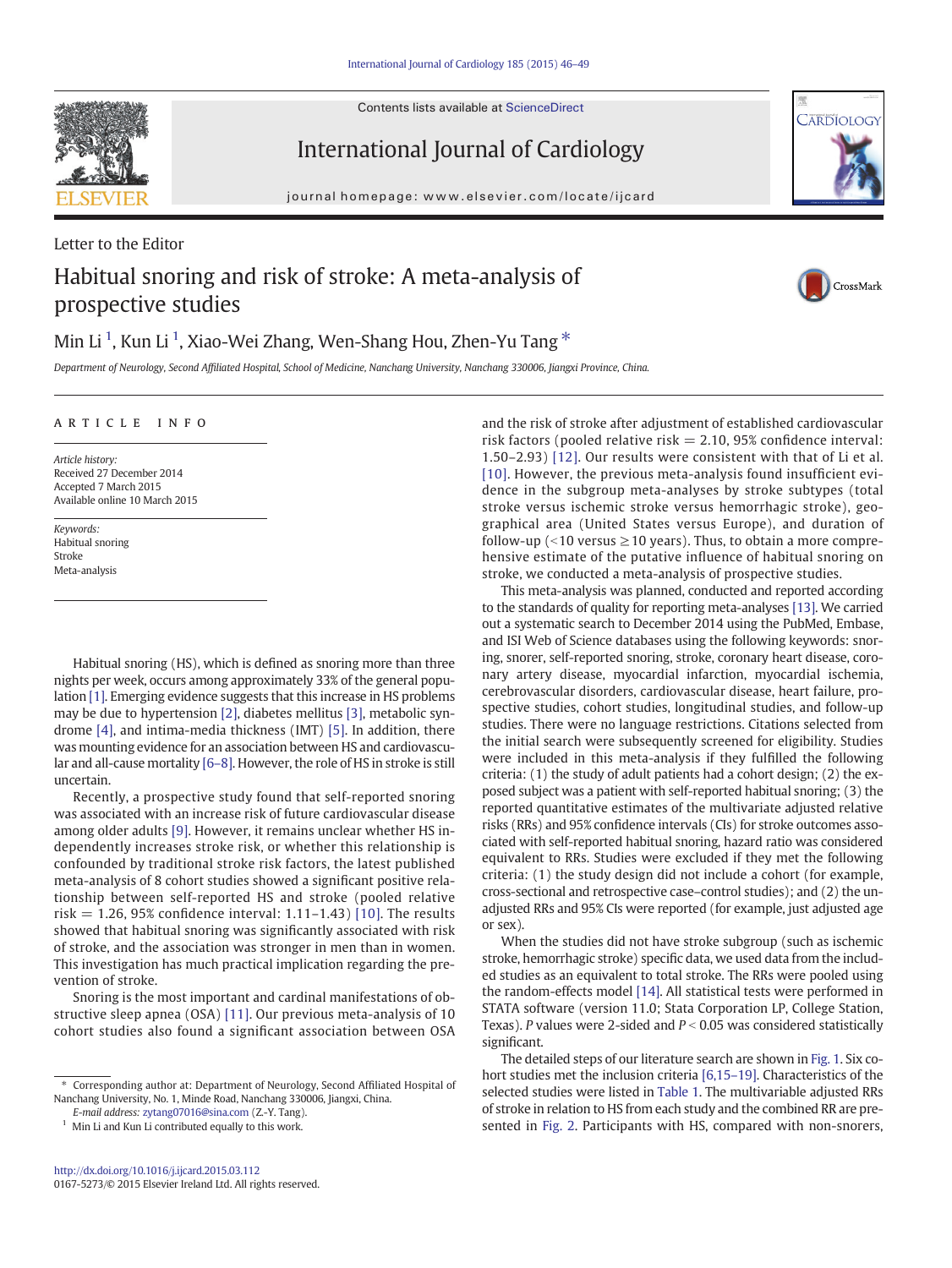<span id="page-1-0"></span>

Fig. 1. The process of study selection.

experienced a significant increased risk for development of stroke based on six studies [\[6,15](#page-3-0)–19] (combined RR, 1.25; 95% CI, 1.11–1.42). The pooled estimate of multivariate RRs based on two studies [\[15,17\]](#page-3-0) was 1.48 (95% CI: 1.08–2.04) among men and 1.21 among women (95% CI: 1.05–1.40) [\[16,19\].](#page-3-0) The forest plots of multivariable RRs and 95% CI for

#### Table 1

Characteristic of included prospective studies.

stroke and HS are showed in [Fig. 2](#page-2-0). Moreover, we conducted subgroup analyses to further elucidate the effect of HS on stroke risk. [Fig. 3](#page-2-0) showed the pooled RR for stroke stratified by stroke subgroup, geographical region, and duration of follow-up. Of 6 studies, in most subgroups, HS was associated with an increased risk of stroke. The increased risk was more evident in several strata of study characteristics [\(Fig. 3\)](#page-2-0).

The current meta-analysis of 6 cohort studies confirmed a modest but statistically significant positive association between HS and risk of stroke after adjustment of established cardiovascular risk factors. Proposed biological mechanisms for HS in stroke also remain to be elucidated, although clinical studies have shown that HS is associated with hypertension, IMT and plaque [\[2,5\],](#page-3-0) it may link the development of atherosclerosis with the pathogenesis of stroke event. On the other hand, snoring is strongly associated with OSA and may represent early stages of the OSA continuum, it may be an early marker of OSA, an established as a risk factor for stroke [\[19\]](#page-3-0). In spite of this, many individuals that snore do not have OSA. Future research should strive to identify the relative impact of sleep symptoms versus true disorders on stroke outcomes and could explore whether effective treatment of HS may prevent or improve the course of stroke.

#### Conflict of interest statement

None.

### Acknowledgments

ZYT and ML conceived and designed the experiments. KL, XWZ and WSH analyzed the data. ML and KL wrote the paper. ML, XWZ and WSH performed the literature search and the data extraction. All authors saw and approved the final version of the manuscript. We thank the editors of the International Journal of Cardiology for editing the manuscript.

| Author                        | Publication.<br>(year) | Country/<br>population | Sex    | Sample<br>size $(n)$ | Event<br>(n) | Follow-up,<br>(year) | Age,<br>(year) | Outcome<br>assessment                             | Exposure categories HR or RR   |                                                                                                                          | Adjusted variables                                                                                                                  |
|-------------------------------|------------------------|------------------------|--------|----------------------|--------------|----------------------|----------------|---------------------------------------------------|--------------------------------|--------------------------------------------------------------------------------------------------------------------------|-------------------------------------------------------------------------------------------------------------------------------------|
| Koskenvuo<br>et al.<br>$[15]$ | 1987                   | Finland/Europe         | M      | 4388                 | 42           | 3                    | $40 - 69$      | ICD-8 and<br>hospital<br>records                  | Frequent/occasional<br>or none | 1.40 (0.82, 2.38)<br>for ischemic<br>stroke                                                                              | Age, BMI, history of HT,<br>smoking, alcohol,<br>adjustment<br>age for mortality                                                    |
| Jennum<br>et al. $[6]$        | 1994                   | Denmark/Europe         | F<br>M | 804                  | 60           | 6                    | 70             | ICD-8 and<br>hospital<br>records                  | Snorer/Non                     | 1.26 (0.71, 2.29)                                                                                                        | Sex, tobacco, alcohol, BMI,<br>social class, PA, DBP, HDL                                                                           |
| Hu et al.<br>$[16]$           | 2000                   | <b>United States</b>   | F      | 71779                | 398          | 8                    | $40 - 65$      | ICD-8 and<br>hospital<br>records                  | Regularly/never                | $1.35(0.91, 1.99)$ ;<br>1.42 (0.88, 2.29)<br>for ischemic<br>stroke; 1.80<br>$(0.85, 3.83)$ for<br>hemorrhagic<br>stroke | Age, time, BMI, cigarette,<br>menopausal, history of MI,<br>diabetes, and HC, alcohol,<br>vitamin, PA, sleep positions<br>and hours |
| Elwood<br>et al.<br>$[17]$    | 2006                   | UK/Europe              | M      | 1874                 | 107          | 10                   | $55 - 69$      | $ICD-10$                                          | Frequent/none                  | 1.53(1.01, 2.23)<br>for ischemic<br>stroke                                                                               | Age, social class, smoking<br>habit, alcohol consumption,<br>BMI, neck circumference                                                |
| Yeboah<br>et al.<br>$[18]$    | 2011                   | <b>United States</b>   | F<br>M | 5338                 | 76           | 7.5                  | $45 - 84$      | By a<br>committee<br>and death<br>certificate     | Regularly/never                | 1.24(0.73, 2.13)                                                                                                         | Age, sex, race, BMI,<br>smoking.<br>diabetes, TC, HDL, SBP, BP<br>medication, stain,<br>benzodiazepine, alcohol use                 |
| Sands<br>et al.<br>$[19]$     | 2013                   | <b>United States</b>   | F      | 42244                | 993          | 14.8                 | $50 - 79$      | By medical<br>records<br>and death<br>certificate | Frequent/none                  | 1.19 (1.02, 1.40)<br>for ischemic<br>stroke                                                                              | Age, race, education,<br>income, smoking, PA,<br>alcohol, depression,<br>diabetes, BP, BMI, WHR, HC                                 |

ICD: International Classification of Diseases; CVD: cardiovascular disease; IHD: ischemic heart disease; MI: myocardial infarction; F: female; M: male; HR: hazard risk; RR: relative risk; BMI: body mass index; SBP: systolic blood pressure; DBP: diastolic blood pressure; WHR: waist-to-hip ratio; BP: blood pressure; HT: hypertension; HC: hypercholesterolemia; TC: total cholesterol; HDL: high density lipoprotein; PA: physical activity.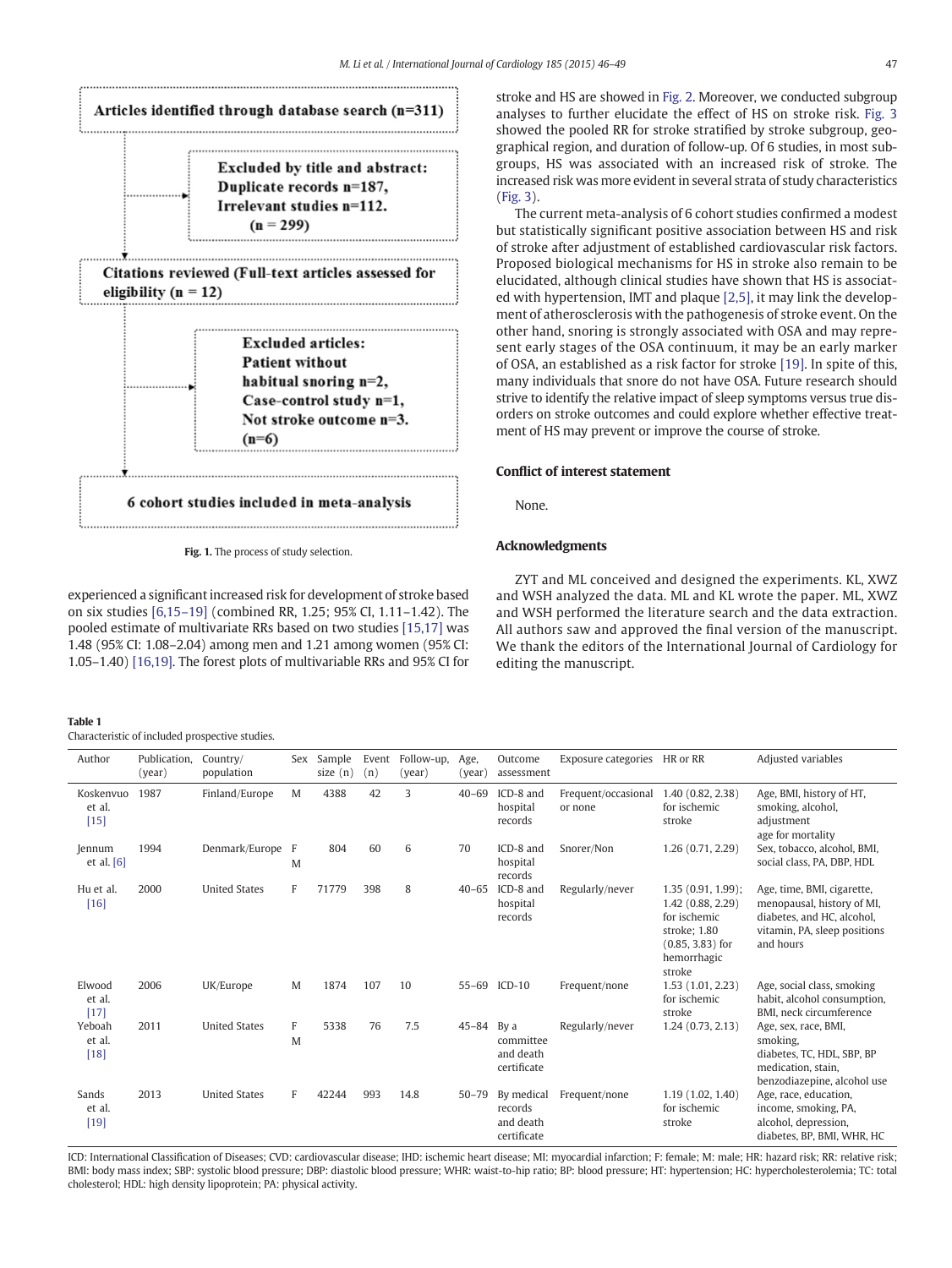<span id="page-2-0"></span>

| Combined                                                     |  |
|--------------------------------------------------------------|--|
| Jennum et al (1994)<br>1.26 (0.71, 2.29)                     |  |
| 1.24 (0.73, 2.13)<br>Yeboah et al (2011)                     |  |
| 1.25 (0.84, 1.85)<br>Subtotal (I-squared=0.0%, p=0.968)      |  |
| Men                                                          |  |
| 1.40 (0.82, 2.38)<br>Koskenvu et al (1987)                   |  |
| 1.53 (1.01, 2.23)<br>Elwood et al (2006)                     |  |
| Subtotal (I-squared=0.0%, p=0.793)<br>1.48 (1.08, 2.04)      |  |
| Women                                                        |  |
| Hu et al (2000)<br>1.35 (0.91, 1.99)                         |  |
| Sands et al (2013)<br>1.19 (1.02, 1.40)                      |  |
| Subtotal (I-squared=0.0%, p=0.558)<br>1.21 (1.05, 1.40)      |  |
|                                                              |  |
| 1.25 (1.11, 1.42)<br>Overall $(l$ -squared=0.0%, $p=0.890$ ) |  |
|                                                              |  |
| 0.4<br>2.4<br>Increased risk<br>Decreased risk               |  |

Fig. 2. Random effects analysis of fully adjusted studies for the association between HS and stroke. Combined: studies which did not have sex specific data. HS: habitual snoring.

| Subgroup                                                                       | No.Cohorts | RR (95% CI)                                                 |
|--------------------------------------------------------------------------------|------------|-------------------------------------------------------------|
| Stroke subtypes<br>Total stroke 3<br>Ischemic stroke 4<br>Hemorrhagic stroke 1 |            | 1.30 (0.98, 1.72)<br>1.26 (1.10, 1.44)<br>1.80 (0.85, 3.82) |
| Geographical area<br>United States 3                                           |            | 1.21 (1.05, 1.40)<br>1.43 (1.08, 1.89)                      |
| <b>Duration</b><br>≥10 y…………………… 2                                             |            | 1.26 (1.02, 1.55)<br>1.32 (1.03, 1.69)                      |
| 0.25                                                                           |            | 4 በ                                                         |

Fig. 3. Analyses of subgroups relating HS to stroke. HS: habitual snoring.